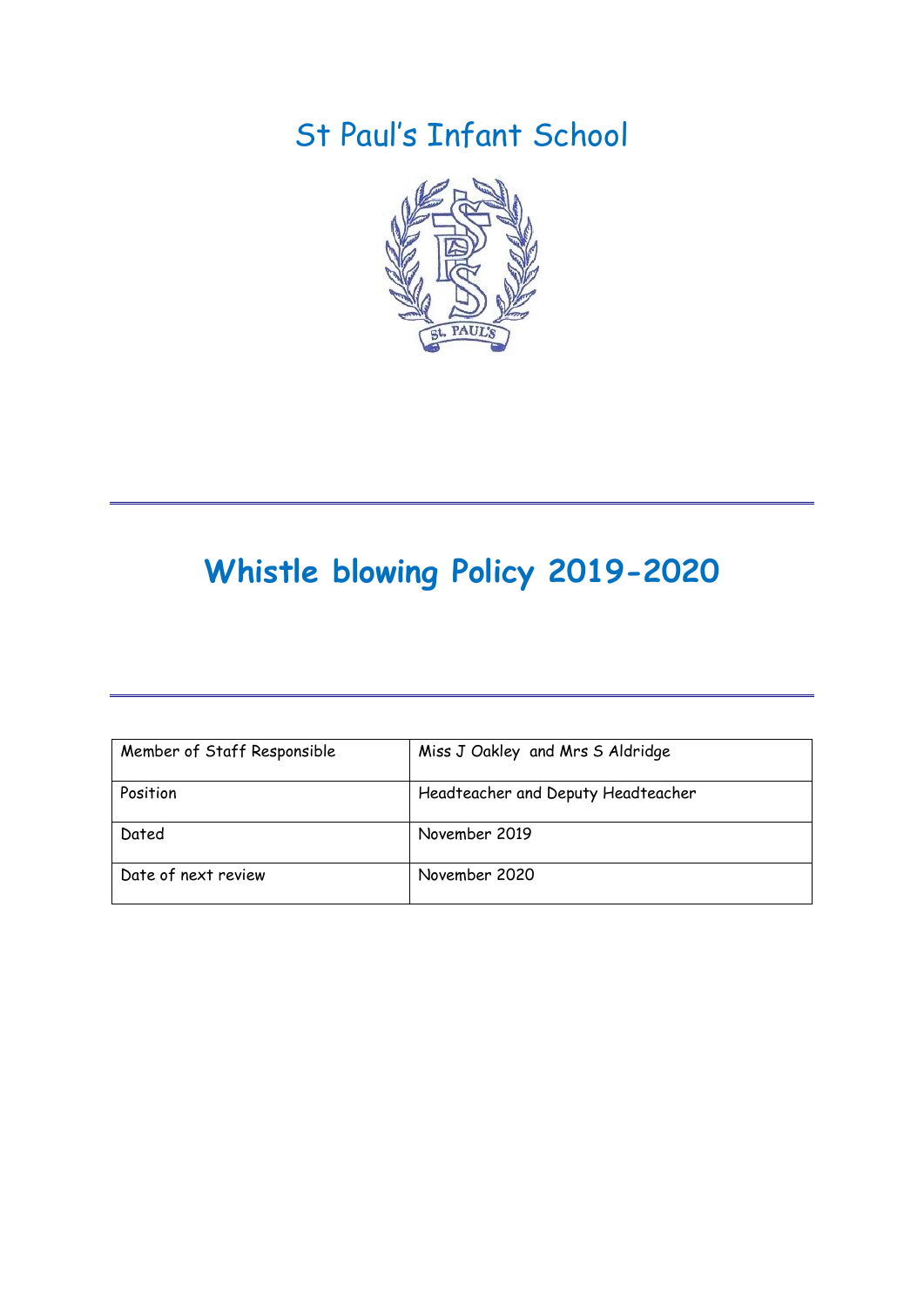## **1 Policy Statement**

- The School is committed to achieving the highest possible standards of probity and integrity regarding its practices.
- The School recognises that it is important for all Employees to have a means by which they can raise serious concerns about any aspect of the operation of the School. The School further acknowledges its obligations under the Public Disclosure Act (1998) to ensure mechanisms are in place through which concerns relating to matters of public interest can be raised.
- The School encourages Employees to raise any concerns internally at the earliest opportunity rather than disregarding issues or raising the matter externally.
- The School will address concerns seriously and undertake as much investigation as is necessary given the circumstances – this may include referral to external agencies.
- The School will endeavour to advise an Employee of any actions / outcome arising from a complaint where appropriate.
- The School will provide reasonable support to an Employee who raises a concern.
- The School will ensure that where a concern is raised, an Employee will be protected from detriment, harassment and victimisation. It is recognised that in certain cases it may be appropriate to consider concerns raised on a confidential or anonymous basis.

## This policy and procedure explains:

- The mechanism for raising concerns
- The range of responses the School may take upon receipt of concerns
- The support and protection available to Employees

## **2 Scope**

This Policy and Procedure applies to all employees of St Paul's Infant School. (This policy also applies to agency workers, volunteers, contractors and others working on School premises).

Public Concern at Work defines whistleblowing as:

*'The raising of a concern either within the work place or externally, about a danger, risk, malpractice or wrong doing which affects others.'*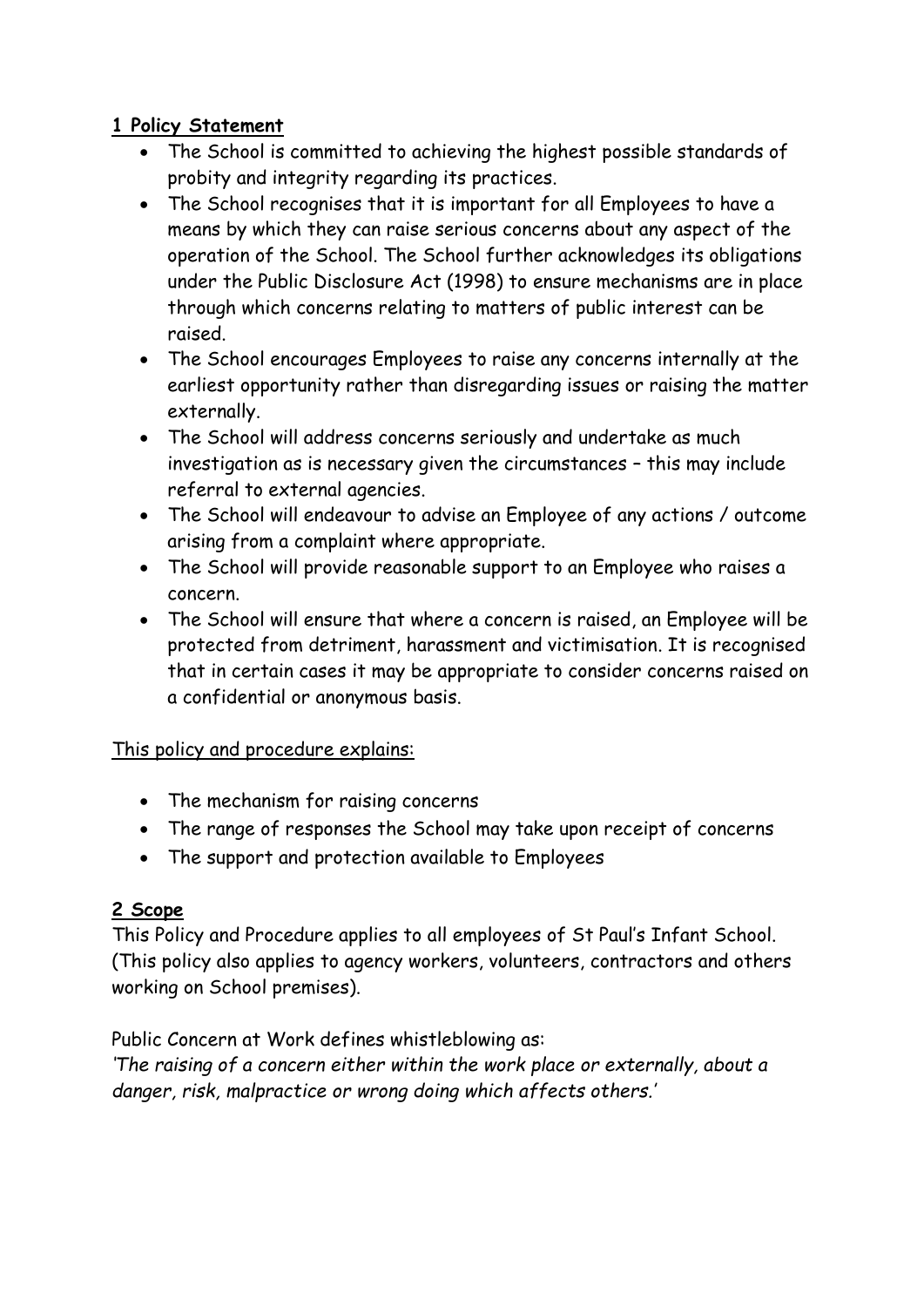The Whistle Blowing Procedure provides a means for Employees to raise concerns about conduct or situations which they believe are inappropriate. Concerns may include, but are not limited to:

- Conduct which is, has been or is likely to be an offence or breach of law
- Conduct that has occurred, is occurring or is likely to occur as a result of which the School fails to comply with a legal obligation
- Acts or potential acts of fraud / corruption or the misuse of public funds / resources
- Miscarriages of justice
- Past, current or likely health and safety risks
- Concerns about any aspect of service provision
- Concerns of a safeguarding / child protection nature
- Failure to have due regard to the need to prevent people from being drawn into terrorism (the 'Prevent Duty')
- Unethical or unprofessional conduct that causes concern
- The deliberate concealment of information relating to concerns listed above

Concerns relating to an individual's own employment should be raised through the School's grievance and harassment procedures.

Employees may raise concerns about the practice of anyone who works for or on behalf the School including:

- All Employees
- **•** Governors
- Volunteers
- Contractors

Concerns that Employees have may be raised individually or collectively. If collective concerns are raised staff should be prepared to give their own account during any investigation, should this be required.

There is no time limit for raising a concern – however Employees are encouraged to do so at the earliest opportunity since it may be difficult to address a matter if a significant time has elapsed.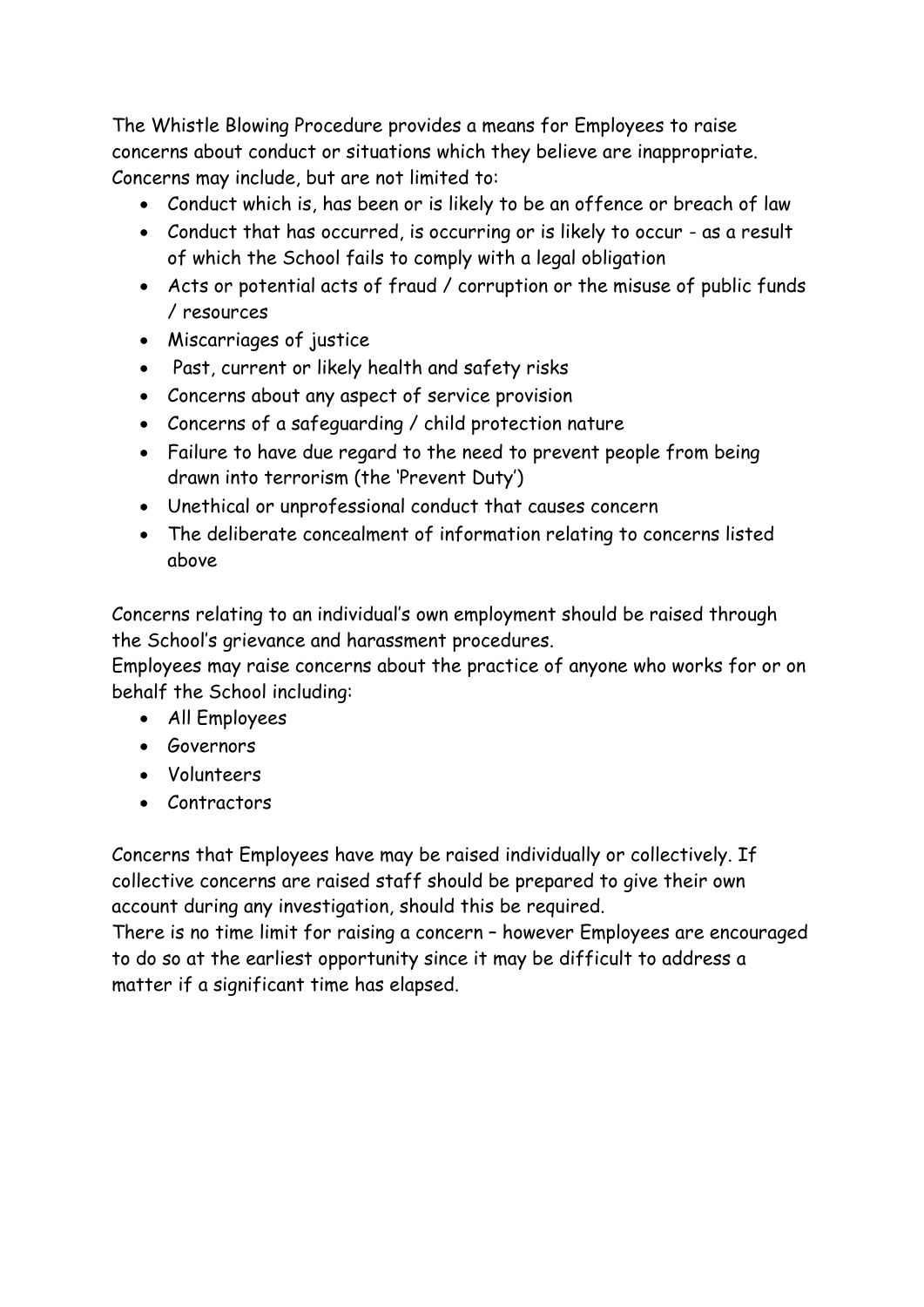## **3 Adoption Arrangements and Date**

This procedure was adopted by the Governing Body of St Paul's Infant School on 28<sup>th</sup> November 2016 and supersedes any previous Whistleblowing Policy and Procedure.

This policy will be reviewed by the governors every 2 years or earlier if there is a need. This will involve consultation with the recognised unions.

It was reviewed and additions made in March 2018 by SLT following additional guidance from SPS.

## **4 Responsibilities of the School**

- To foster a culture where Employees can feel confident in raising concerns
- To ensure concerns are fully considered, investigated as necessary and action taken as appropriate
- To ensure that Employees raising concerns receive feedback on any action taken where appropriate
- To make employees aware how they can take matters further if they are not satisfied
- To reassure Employees that they will be protected against detriment and reprisal should they raise a concern

## **5 Responsibilities of the Employee**

- To raise concerns only where there is a reasonable suspicion for doing so
- Not to knowingly raise a false allegation with malicious or vexatious intent
- To engage with internal / external actions to address any concerns by attending meetings and / or participating in any investigation

## **6 Trade Union Representation**

Employees may wish to consult and seek guidance from their Trade Union representative before making a disclosure under this procedure. Employees may be accompanied to any meeting by a trade union representative or workplace colleague who is not involved in the area of work to which the concern relates.

## **7 Responsible Officer and Monitoring of Complaints**

The Governing Body has overall responsibility for the maintenance and operation of this policy and procedure.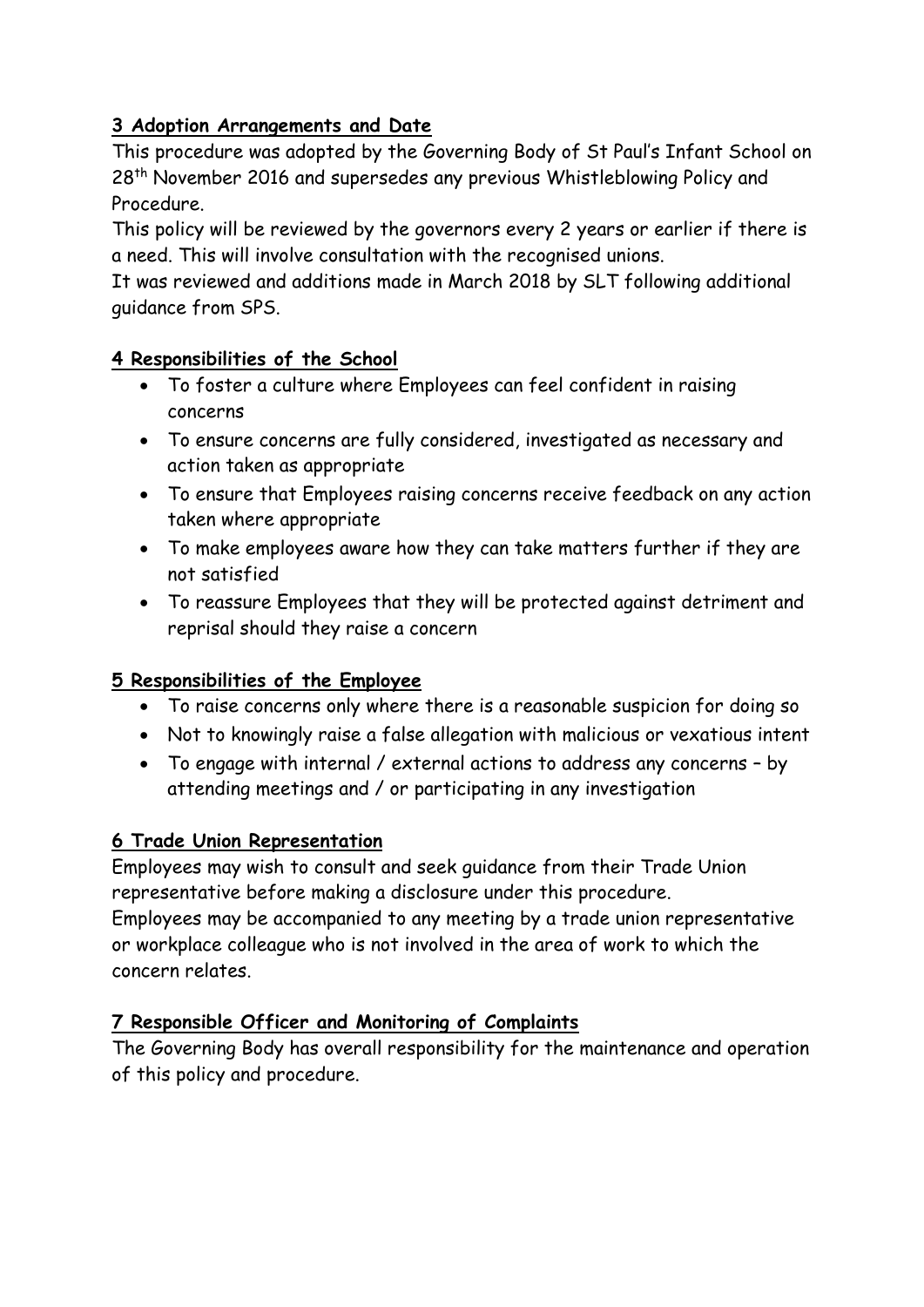The Headteacher will ensure the effective implementation of the whistle blowing arrangements, providing training as appropriate, and undertake an annual audit of the whistle blowing arrangements, reporting the outcome to the Full Governing Body.

The Headteacher will consider:

- The number and types of concerns raised and the outcomes of the investigations.
- Feedback from individuals who have used the arrangements
- Any complaints of victimisation
- Any complaints of failures to maintain confidentiality
- Any relevant litigation
- The level of staff awareness, trust and confidence in the arrangements

Any reporting will not identify the parties to the complaint.

## **Procedure**

## **8 Raising a Concern**

Wherever possible employees should initially raise concerns openly with their line manager or the Headteacher.

In instances of serious concern or where the complaint involves the line manager or Headteacher complaints may be raised with the Chair of Governors.

Should the Headteacher have concerns – these should be raised with the Chair of Governors in the first instance.

Please refer to Appendix 1 for the appropriate internal contacts

Concerns may be raised verbally or in writing.

A concern raised in writing should:

- Set out the background and history of the concern giving names, dates and places where possible
- Give the reason why the Employee is particularly concerned about the situation
- For clarity it would be helpful for the Employee to state that they wish their concerns to be addressed under the whistleblowing procedure

An Employee is not expected to prove the validity of their concern; however they will need to demonstrate that there are sufficient and reasonable grounds for their complaint. Further investigation may be hampered if there is only limited evidence to support the concern raised.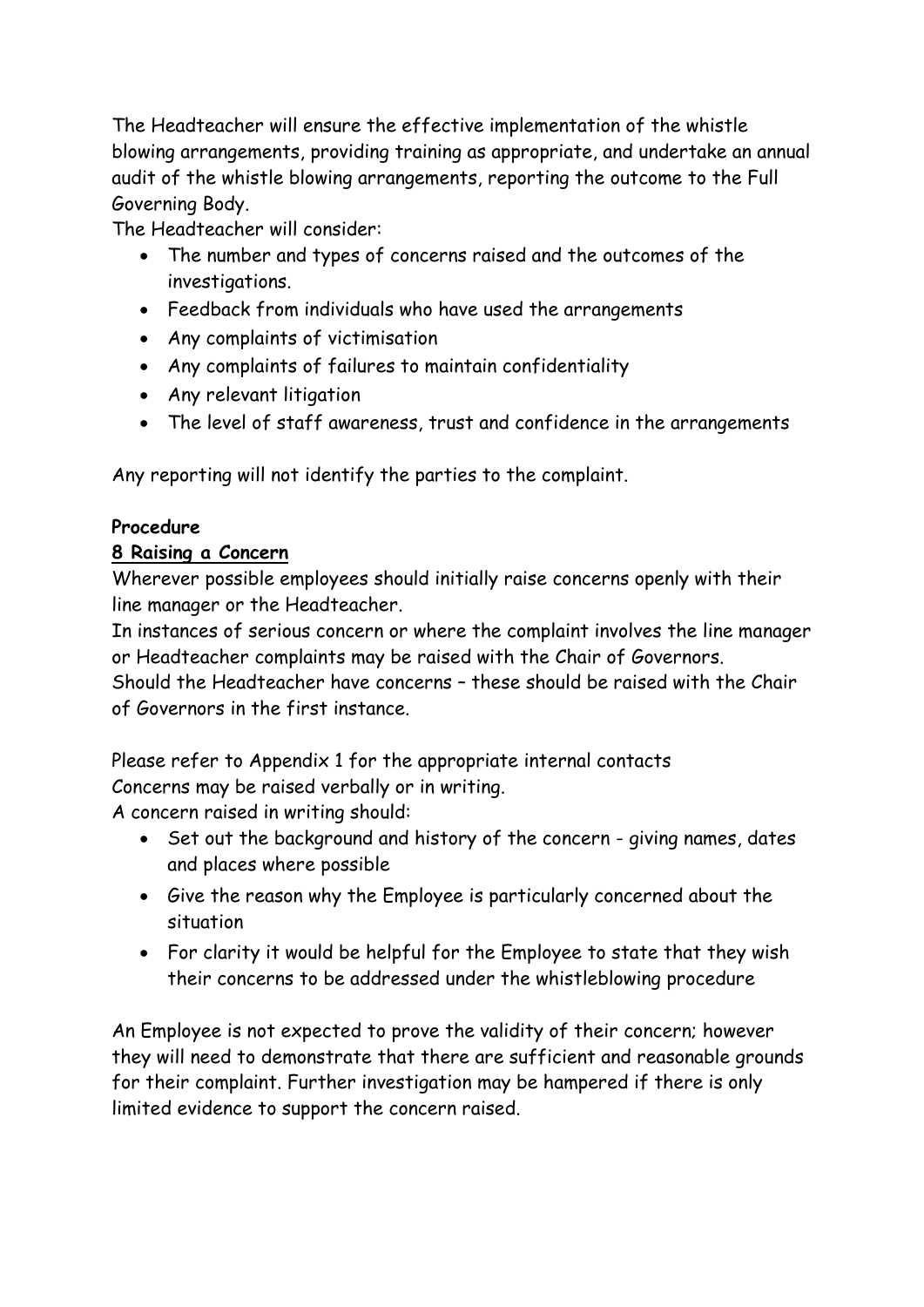An Employee may invite a Trade Union representative to support them in raising a concern or raise the matter on their behalf or at a subsequent meeting to explore the complaint.

## **9 How the School will respond**

Preliminary enquiries may be made to decide on the appropriate course of action. This may necessitate further discussion with the Employee who has raised the concern.

On occasion it may not be appropriate for the person who receives the complaint to progress the concern and the matter may be referred to another individual within the School or an external organisation.

It may be possible to resolve some concerns informally by agreed action without the need for further formal investigation.

Where it is not possible to resolve the matter informally, the action taken by the School will depend on the nature of the concern and may include:

- Undertaking an internal management or disciplinary investigation
- Referral to KCC's head of internal audit (please note this a requirement in all cases of suspected financial irregularity in maintained schools)
- Referral to an external auditor
- Referral to another regulatory authority
- Referral to the Police
- Referral to the Local Authority

Within 10 working days of receipt of any concern, the person progressing the matter will write to the Employee to:

- Acknowledge that the concern has been received
- Indicate how and through whom the School proposes to address the matter including whether further investigation or referral to another organisation will be made
- Give an estimate of how long the investigation will take
- Indicate whether further information will be sought from the employee and the arrangements for obtaining this where known

The form of further contact between the Employee and the person progressing the complaint will depend on the nature of the matter raised and the follow up action required.

In instances where an investigation is prolonged or referral to an external agency takes place – arrangements will be made to provide the Employee with situational updates as far as is practicable.

On occasion the person considering the complaint may determine that it is not appropriate for further action to be taken. This may include where:

There is no evidence that malpractice has occurred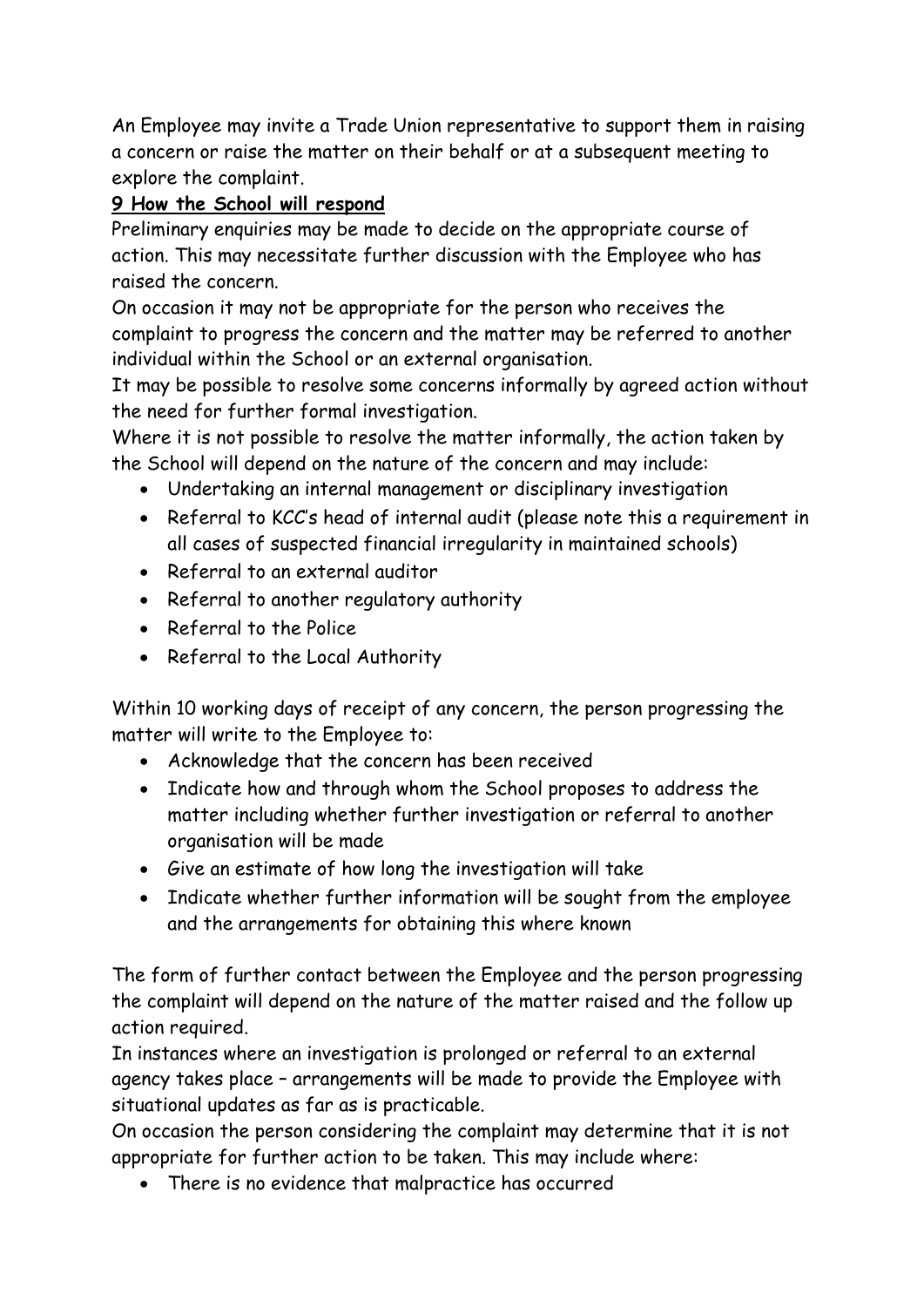- The matter is / has been the subject of internal proceedings under another school policy
- The matter is / has been the subject of external legal proceedings / been referred to another external agency
- A false and malicious or vexatious complaint has been made

## **10 Notification of the Outcome of the Concern**

The School recognises that an Employee raising a concern would wish to be assured that the matter has been fully addressed. Feedback will be provided on the outcome of the complaint, wherever possible.

In some circumstances however it may not be appropriate or permissible to share this information (for example where legal / disciplinary or regulatory authority action is pending or if sharing information may infringe the duty of confidence owed to a third party). Where it is not appropriate to provide detailed feedback the Employee will be advised that the matter has been addressed or concluded as far as is practicable.

Where a matter is not to be considered further the Employee who raised the complaint will be advised of this in writing.

## **11 How the matter may be taken further**

This procedure is intended to provide Employees with a mechanism to raise concerns internally within the School.

Should this process be exhausted and the Employee feels that matters have not been fully / appropriately addressed or that concerns are ongoing they may wish to raise the matter outside of the School.

Appropriate contacts are listed at Appendix 1.

An Employee who intends to raise a concern externally is encouraged to consider carefully whether this is the most appropriate form of action to resolve the issue and whether all reasonable internal steps have been taken.

If a matter is raised outside of the School, an Employee should take all reasonable steps to ensure that confidential or privileged information is not disclosed.

## **12 Protection and Support for Employees**

The School will take reasonable measures to support and protect Employees who raise concerns.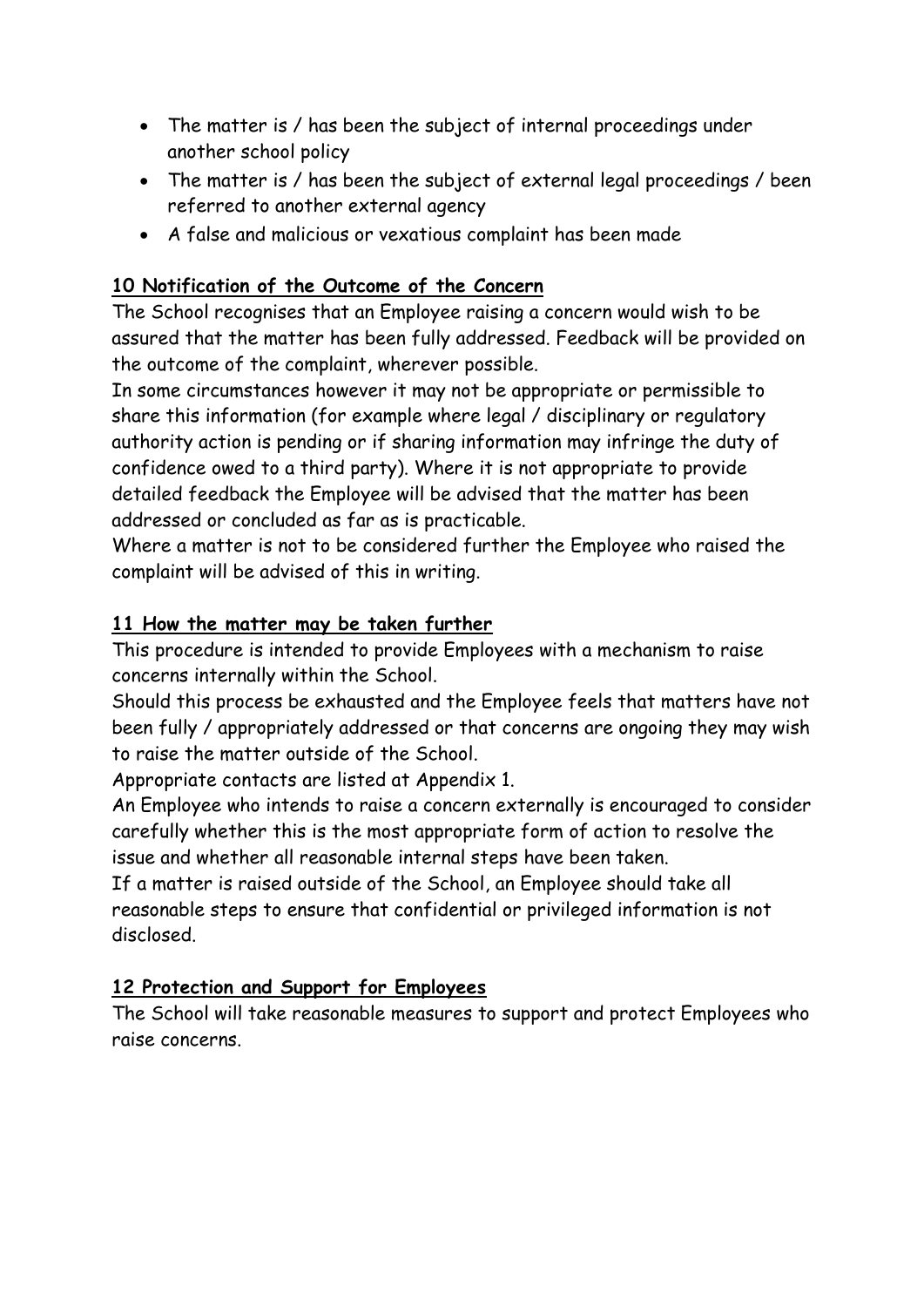## **Protection from Detriment**

Employees raising a concern with reasonable suspicion for doing so will not be subject to discrimination, harassment or victimisation. Should an Employee believe they have been subject to detriment or retribution they should report this to the Chair of Governors who may address the matter in accordance with the School's disciplinary procedure.

No action will be taken against an Employee where concerns raised are subsequently unproven.

However disciplinary action may be taken against individuals who knowingly make 'false, malicious and / or vexatious allegations.

Should an employee commit a criminal offence in raising a concern (e.g. accepting a bribe or an act of corruption) – protection from detriment may be lost and the Employee may be subject to the School's disciplinary procedures.

## **Confidentiality**

The best way to raise a concern is to do so openly. Openness makes it easier for the School to assess and investigate the issue. However, it is recognised that there may be some circumstances where an employee would prefer to raise a concern in confidence. Employees should make the School aware of this when raising their concern.

Where appropriate every effort and consideration will be given to arrangements to maintain the Employee's confidentiality – including off site meetings where appropriate.

Every effort will be made not to reveal the Employee's identity, without their prior consent, if this is their wish.

However, in certain cases, it may not be possible to maintain confidentiality if the concern is subject to an external / police investigation where disclosure is required. An Employee will be advised should there be a possibility that their confidentiality cannot be maintained.

## **Anonymous Concerns**

Employees are encouraged to put their name to any allegation where possible. Anonymous allegations will be considered and investigated at the School's discretion.

In exercising the discretion, the following factors may be considered:

- The seriousness of the issues raised
- The credibility of the concern; and
- The likelihood of confirming the allegation from attributable sources

It should be noted that it may be more difficult to address the concern, support an employee or advise them of the outcome where a concern is reported anonymously.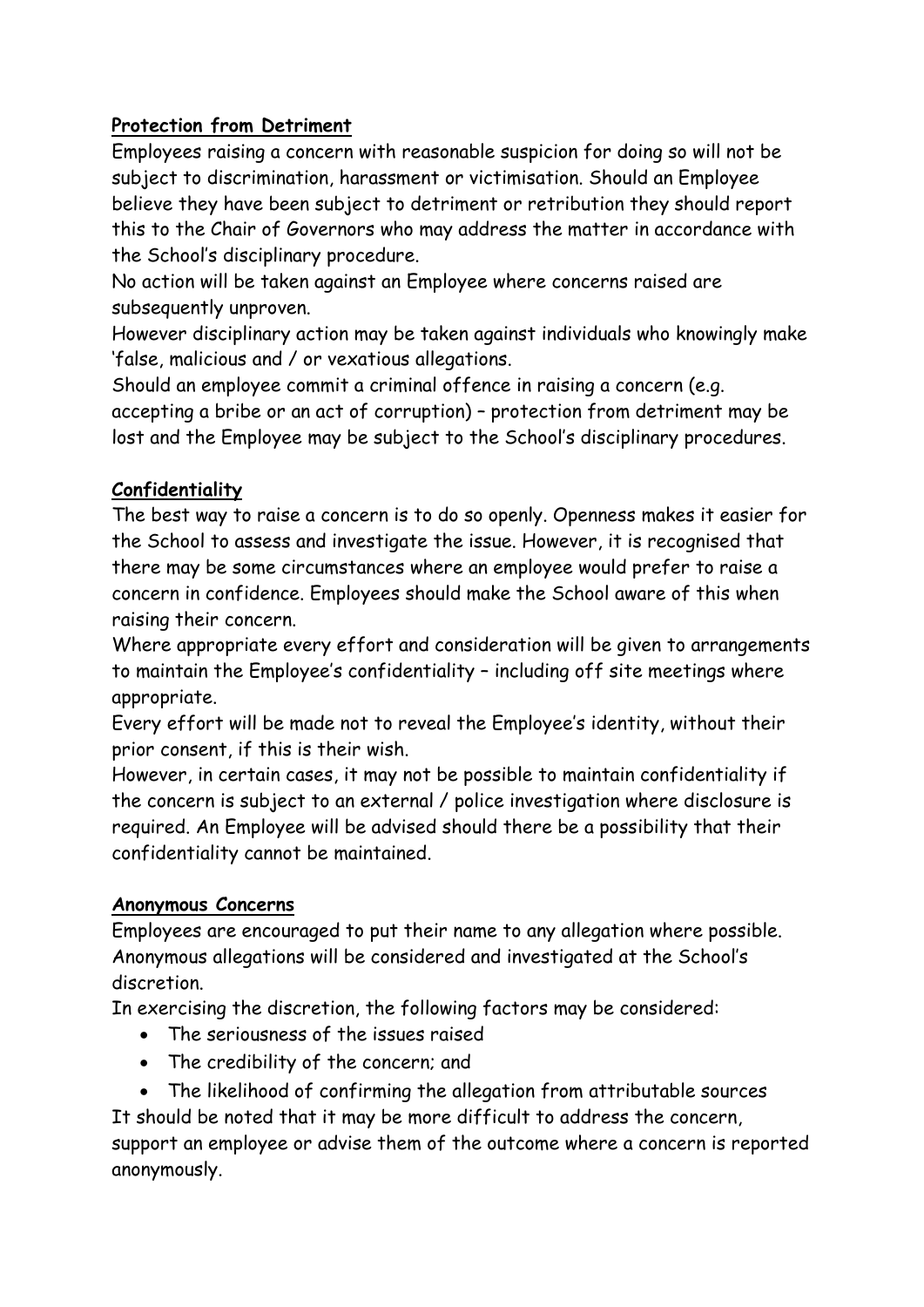Employees who raise a concern may wish to make use of the confidential counselling service provided by the School, if appropriate.

Employees may also wish to consult their professional association or Trade Union if they are a member.

Other sources of support are provided in Appendix A.

Should an employee be required to give evidence in criminal or disciplinary proceedings – consideration will be given to appropriate support.

## **13 Other Concurrent Processes**

Where a complaint is raised under the whistleblowing procedure this will not in itself be sufficient to halt any other ongoing processes relating to absence, conduct, performance or redundancy.

However, each case will be considered on its merits to ensure that the School is acting reasonably.

## **14 Record Keeping**

Notes may be taken of all meetings with the Employee held under this procedure. Where notes are taken a copy will be made available to the Employee.

All records will be treated as confidential and processed in accordance with the Data Protection Act (1998) which provides individual's with the right to request and have access to certain data.

A central record of whistle blowing will be maintained by the Governing Body. This record will include, a summary of the concern raised, action taken and the resulting outcome. Senior staff or Governors who receive whistle blowing concerns must ensure the concern is recorded.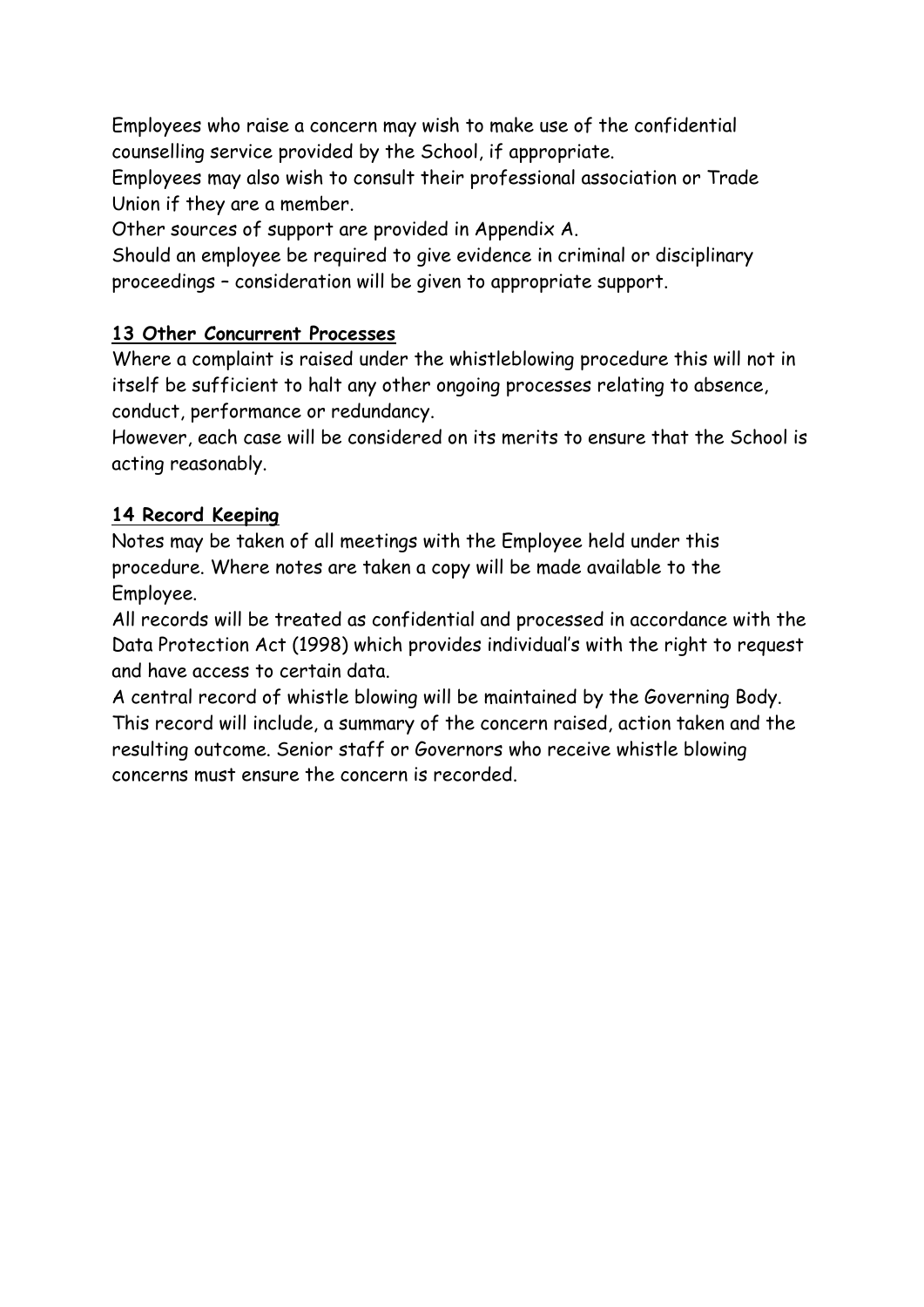## **Appendix A: Contact Details**

It is the usual expectation that an Employee will have endeavoured to raise the concern internally within the school before referring the matter to an external organisation

#### **Internal**

| Name          | Role        | Telephone    | e-mail                |
|---------------|-------------|--------------|-----------------------|
| Julie Oakley  | Headteacher | 01622 753322 | Headteacher@st-       |
|               |             |              | pauls-                |
|               |             |              | maidstone.kent.sch.uk |
| Jody Caterall | Chair of    | C/O          | jodyc@st-pauls-       |
|               | Govenors    | 01622 753322 | maidstone.kent.sch.uk |

Or in writing at the following address:

| Julie Oakley        | St Paul's Infant School     |
|---------------------|-----------------------------|
| <b>Head Teacher</b> | <b>Hillary Road</b>         |
|                     | Maidstone                   |
|                     | Kent                        |
|                     | <b>ME14 2BS</b>             |
| Jody Caterall       | C/O St Paul's Infant School |
| Chair of            | <b>Hillary Road</b>         |
| Govenors            | Maidstone                   |
|                     | Kent                        |
|                     | <b>ME14 2BS</b>             |
|                     |                             |

#### **External**

**Matt Dunkley** Corporate Director – children, Young people and Education Kent County Council Sessions House County Road Maidstone ME14 1XQ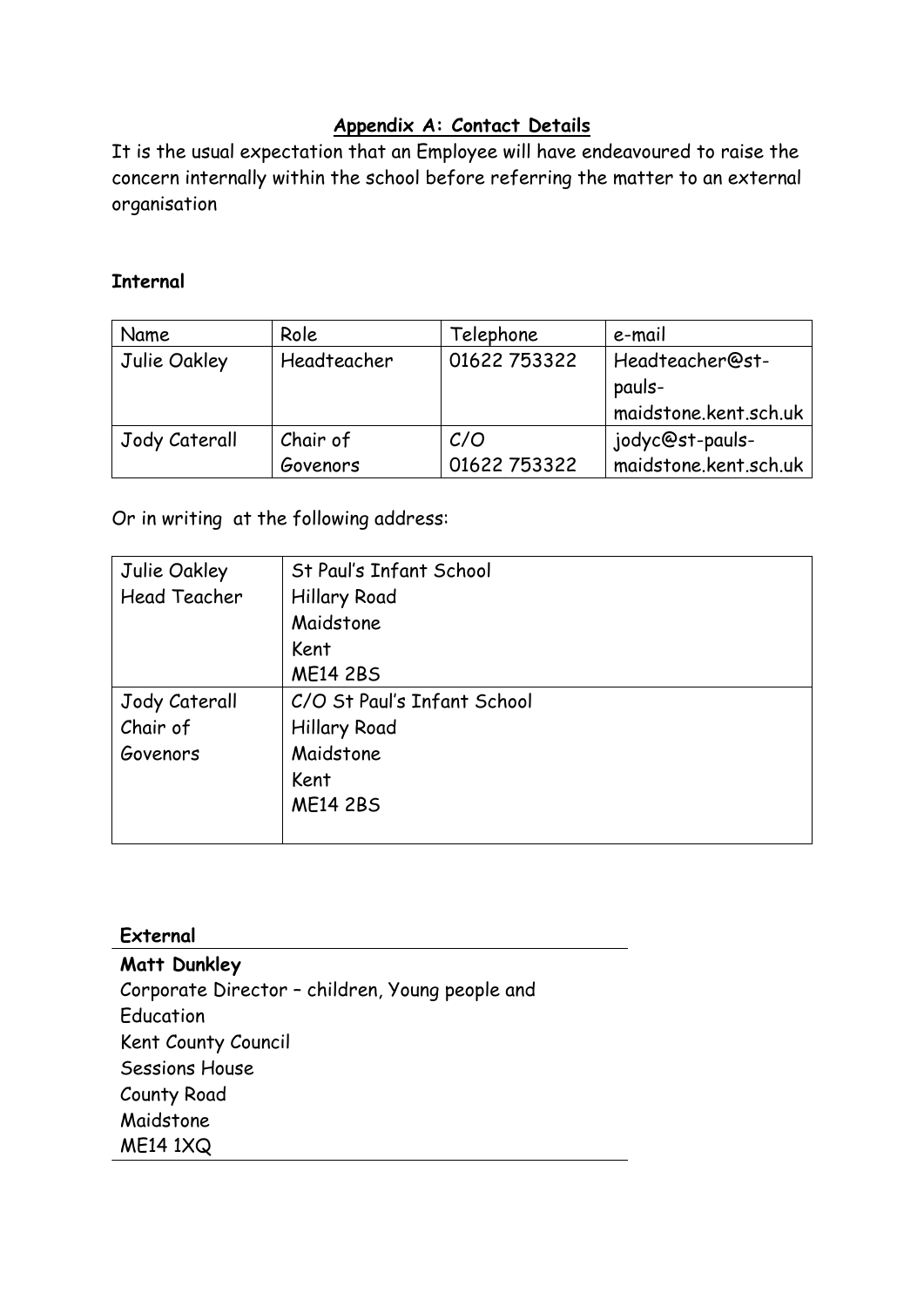Via KCC's Whistleblowing Helpline on 03000 414 500 or by emailing: internalaudit@kent.gov.uk

| Organisation      | Telephone     | website           |
|-------------------|---------------|-------------------|
| Public concern at | 0207 4046609  | www.pcaw.org.uk   |
| work              |               |                   |
| Department for    | 0370 0002288  | www.education.    |
| Education         |               | gov.uk            |
| Ofsted            | 03000 1233155 | whistleblowing@   |
|                   |               | ofsted.gov.uk     |
| Local             | 0300 0610614  | www.lqo.org.uk    |
| government        |               |                   |
| ombudsman         |               |                   |
| Office of         | 0300 3033346  | Public. Enquiries |
| qualifications    |               | @ofqual.gov.uk    |
| and examinations  |               |                   |
| regulations       |               |                   |

A comprehensive listing of 'prescribed persons and bodies' to which external disclosures may be made is available at:

[www.gov.uk/government/publications/blowing-the](http://www.gov.uk/government/publications/blowing-the-whistle-list-of-prescribed-people-and-bodies--2/whistleblowing-list-of-prescribed-people-and-bodies)[whistle-list-of-prescribed-people-and-bodies--](http://www.gov.uk/government/publications/blowing-the-whistle-list-of-prescribed-people-and-bodies--2/whistleblowing-list-of-prescribed-people-and-bodies) [2/whistleblowing-list-of-prescribed-people-and-bodies](http://www.gov.uk/government/publications/blowing-the-whistle-list-of-prescribed-people-and-bodies--2/whistleblowing-list-of-prescribed-people-and-bodies)

Employees may also wish to raise a concern with:

- An elected member of the local authority
- Relevant trade union or professional association where the employee is a member
- A solicitor
- The police

#### **Support for Employees**

- Confidential counselling Staff care services 03000 411411 [supportline@kent.gov.uk](mailto:supportline@kent.gov.uk) www.staffcareservices.co.uk
- Teachers Support Line: www.teachersupport.info
- Trade Union or Professional Association where the employee is a member